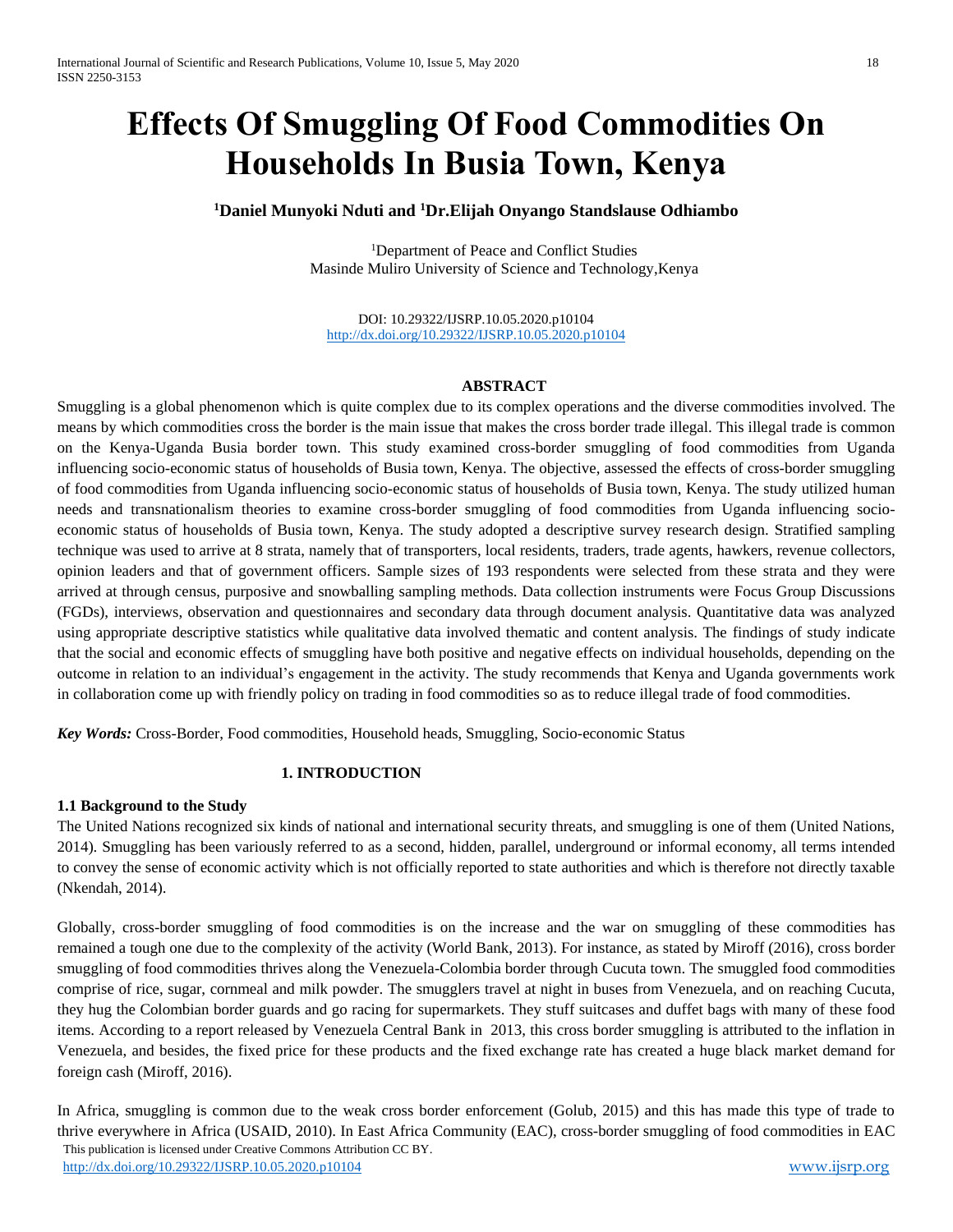directly or indirectly escape from the regulatory framework and often go unrecorded or incorrectly recorded into official national statistics of the trading countries (Little, 2007).

Smuggling across Kenya and Uganda was often associated with low income earners, though this is no longer the case (Haji and Semboja, 2009). The war against smuggling has remained a tough one for Kenya Revenue Authority (KRA) and the Kenya Bureau of Standards due to the porous Busia border point (Ochunge and Odanga, 2017). According to these scholars, a lot of counterfeit products are smuggled into Kenya from Uganda every day, denying the taxman revenue. The smuggled products include alcoholic beverages, sugar, coffee, salt, wheat flour, cooking oils and fats and other agricultural products. This form of trade takes a large chunk of the total trade such that it rivals the formal trade (Nkoroi, 2001).

# **1.2 Statement of the problem**

Kenya and Uganda are important trading partners and interest in cross border trade especially in food commodities has been quite overwhelming. There are formal protocols guiding trade across the Kenya and Uganda border such as easing exchange controls and food commodity movement restrictions. However, smuggling, the illegal trade, exists across the border of the two countries. Evidence shows that this trade is persistent and is largely tolerated by the residents and even security officers tend to turn a blind eye to it (Nyaoro, 2012). In addition, reports indicate that such activities are likely to influence the socio-economic status of households of Kenya-Uganda Busia border town. This study, therefore, assessed the effects of cross-border food commodities smuggling on the socio-economic status of households on Kenya-Uganda Busia border town.

# **1.3 Objective of the study**

The objective of this study was to assess the effects of cross-border food commodities smuggling on the socio-economic status of households on Kenya-Uganda Busia border town.

#### **1.4 Research Questions**

To what extent does the smuggling of these food commodities affect the social and economic status of households on Kenya-Uganda Busia border town?

#### **2. LITERATURE REVIEW**

#### **2.1 Socio-Economic Effects of Cross-Border smuggling of Food Commodities**

Cross-border smuggling is said to have both positive and negative effects. According to Afrika and Ajumbo (2012), this activity accounts for the preponderance of total trade in many countries, providing a major source of employment and income for many people.

#### **2.2 Social Effects of Cross-Border Smuggling**

The resultant social effects on the status of households can be both positive and negative. Some of the negative effects of smuggling are that first, this illegal activity lowers the efficiency of measures put in place to ensure health, safety and environmental protection. Agricultural commodities escape sanitary and phytosanitary controls meant to ensure food safety at home and avoid proliferation of diseases across borders. Such is the case in Hong Kong (Customs and Excise Department, 2008). As regards the positive implications, the cheap food commodities delivered through smuggling to low-income consumers are also a boost to living standards. Trade in foods alleviates food security both through the incomes it generates in rural areas, and by also moving food from surplus to deficit areas (Ogalo, 2010).

#### **2.3 Economic Effects of Smuggling**

Cross-border smuggling has also generally contributed to economic effects. It has created income for those involved in the activity. Money gained is used for investment therefore economic growth. Some save the huge profits gained and this helps them raise their standards of living. In addition, it has raised the employment status of the region. Those mostly involved are between 15-35 age groups with a particular concentration in the 18-25 age groups. Therefore, it includes those who have entered or who are just about to enter the workforce. Given the high unemployment rates in many countries, entry in the workforce is often a major problem. It also generates employment such as in Bolivia (New Comb, 2000).

In Uganda, smuggled commodities have contributed to lowering the demand for legitimate products and this has reduced business revenues for local traders. Besides, it has damaged the reputation of the trademarks of particularly small and medium sized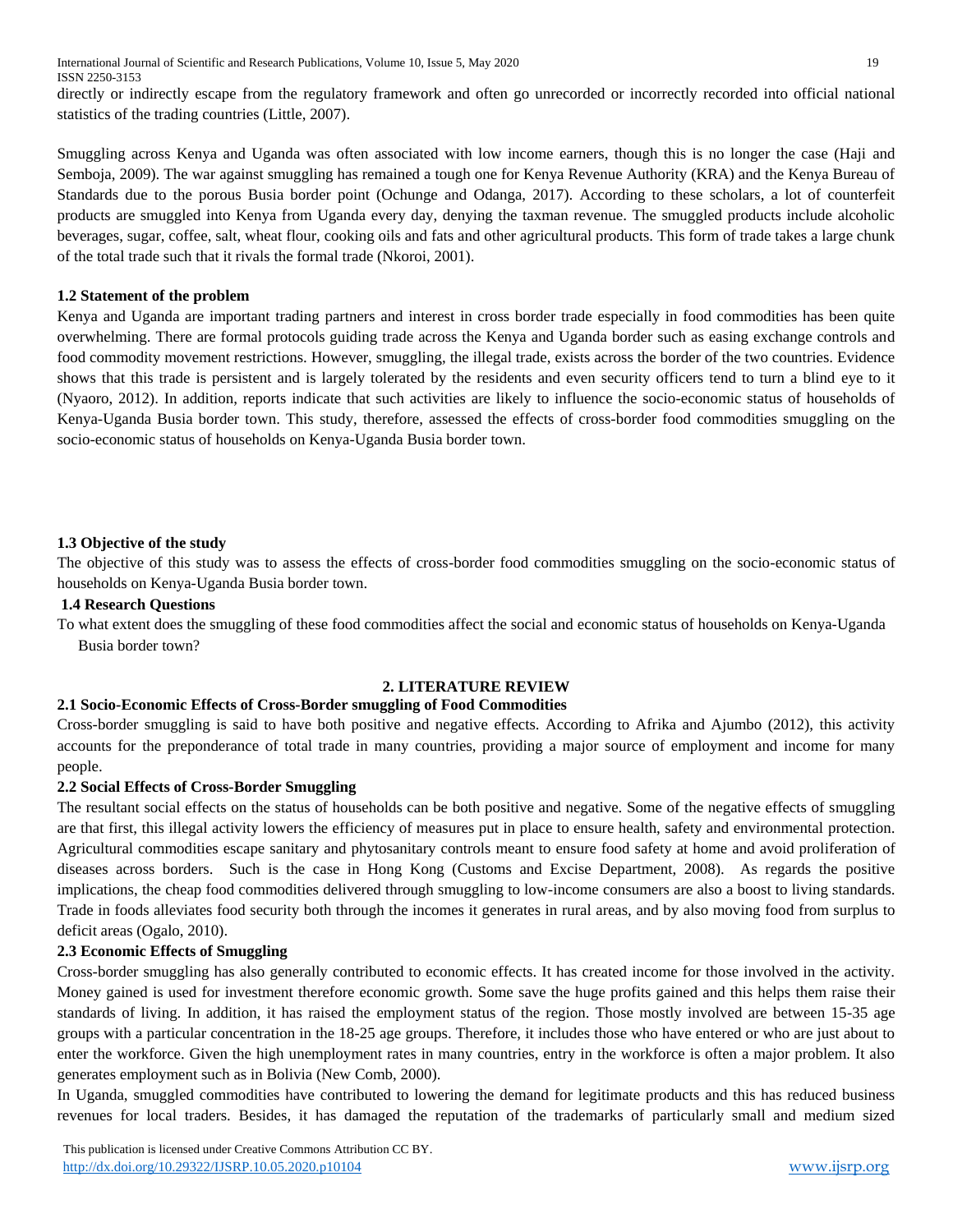International Journal of Scientific and Research Publications, Volume 10, Issue 5, May 2020 20 ISSN 2250-3153

enterprises. The decline in the sales and profits of genuine companies might result in job losses (Titeca and de Herdt, 2010). In Malawi, smuggling has led to dwindling supplies of maize. The poor are therefore not able to afford the price of maize which rises with any increase in demand (Sanje and Reuters, 2017).

In addition, smuggling undermines the formal trade with unfair competition and contributes to an acceptance and even admiration of tax evasion and corruption (Titeca and Kimanuka, 2012). It could be a source of revenue loss to the exchequer and also leads to low degree of specialization in traders' operations and the transaction costs could be high. Besides, the quality control and adherence to sanitary requirements arise from poor handling during transportation and storage of these commodities (Amani, 2007). On the other hand, the adoption of restrictive policies leads to an underestimation of cross border flows and a poor record of trade (Humnels, 2006).

Smuggling also has positive implications. For instance, it provides for 43% of Africans and generates considerable employment for the youth (Roltman, 2004). In Benin for example, Golub (2012) estimates that re-exports contribute as much as 20% of the country's GDP. For some entrêpot nations, it contributes substantially to fiscal revenues. Tariff competition serves a positive social function by circumventing distortions. However according to the researchers, the gains from smuggling rest on a fragile foundation and are unlikely to lead to long-term development. Moreover, in spite of the variant effects of smuggling, the literature is completely silent on how these consequences affect the socio-economic status of households at the local level. The literature instead generalizes effects. The study therefore addressed this aspect that was overlooked by the scholarly works.

# **2.4 Conceptual Framework**

A conceptual framework is presentation where a researchers conceptualizes or represents the relationship between variables using a theory. This study is buttressed by the power and transnationalism theories to analyse influence of smuggling of food commodities on socio-economic status of households on the Kenya-Uganda Busia border town.

# **2.4.1 Human Needs Theory**

Burton (1990), Human Needs Theory. In J. Burton (Ed.), Conflict: Resolution and Provention. It is defined as a state of felt deprivation which needs to be satisfied. It is something which is needed by Human beings to lead a healthy and secure life. Needs are different from wants as these are required by the human beings to lead their normal life. Needs are non-negotiable and irreplaceable whereas wants are desires which arise out of needs.

#### **2.4.2 Criticism towards the Human Needs Theory**

The Human Needs Theory fits this study since it the individual actors and not state who are involved in cross-border smuggling of food commodities. Thus, government officers at the Busia border such as the police, county commissioners, and county government officers are responsible with limiting or eliminating smuggling of food commodities. The governments of respective states are also mandated with safety of what border residents consume and their economic security. The weakness with the Human is that the state is unable to deal with transnational activities such as smuggling and therefore, the transnational theory fills this gap.

#### **2.4.3. Transnationalism Theory**

According to Nye and Keohane (1971), transnationalism refers to the diffusion and extension of social, political, economic processes in between and beyond the sovereign jurisdictional boundaries of nation-states. They argue that international processes are increasingly governed by non-state actors and international organizations. Thus, transnationalism include: economic globalization, the trans-nationalization of the state, classes, political processes, and culture. The transnationalism theory fits this study since it brings on board other actors such as border communities who are involved in smuggling. Thus, respective states cannot manage smuggling of food commodities and their effects on the residents of border communities without involving other actors in the process and decision making. However, the theory does not recognize state power which is a weakness. Figure 2.1 is a conceptual model of these variables. Independent Variable Dependent Variable

#### **Cross Border Smuggling Socio-economic Status of Households**

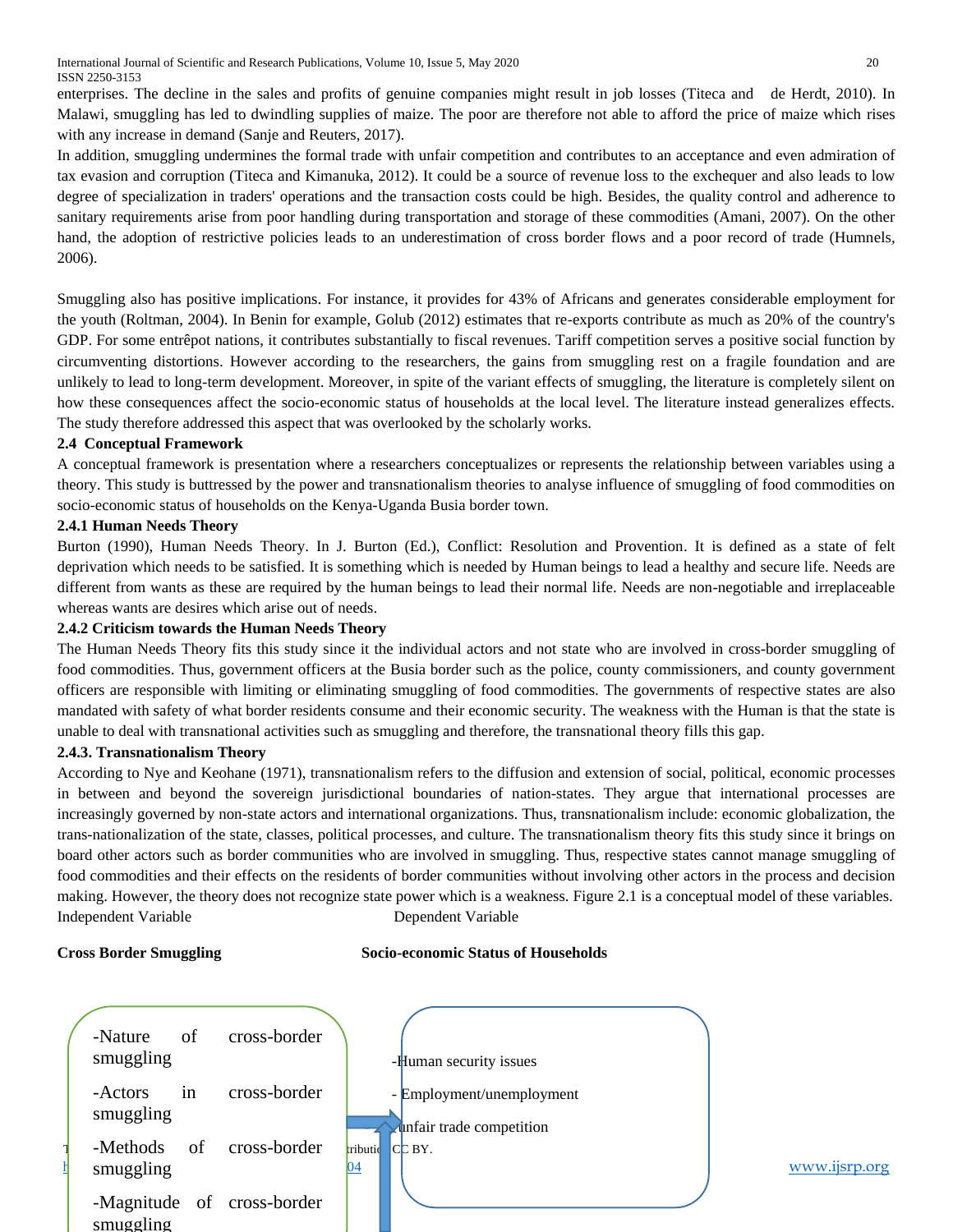#### -illicit financial flows



Source: Researchers, 2019

#### **3. RESEARCH METHODOLOGY**

# **3.1 Research Design**

The research used a descriptive survey design to assess the effects of cross-border food commodities smuggling on the socioeconomic status of households on Kenya-Uganda Busia border town. A descriptive survey gathers data at a particular point in time with an intention of describing the nature of existing condition or determines the relationship that exists between specific events (Mugenda and Mugenda, 2003). According Mwaniki (2004), a descriptive survey study involves finding out existence of smuggling of food commodities and how this effects socio-economic status of households. The descriptive survey data was collected through questionnaires and interview schedule.

#### **3.2 Study Area**

The study was carried out in Busia border town, Kenya. Busia county lies at the latitude of  $0^{\circ}$ .286'11'N and longitude 34 $^{\circ}$ 08'49'E. at Busia there are two important un official crossing point along the border, which includes Sophia and mariachi that are monitored in addition to the main gate. The population of Busia county was estimated to the 743,946. The county is composed of seven constituencies, namely namable, Matayos, Teso South, Teso north, Butula, Funyula, and Budalangi. Major economic activities include, trade, fishing, agriculture and tourism. The Kenya-Uganda border is served by air, roads and railway networks that connect both Uganda and Kenya. Among the social services provided include banking, education, medical and different recreational facilities such as football fields 'athletics tracks rugby fields and gymnasiums (KBS, 2009).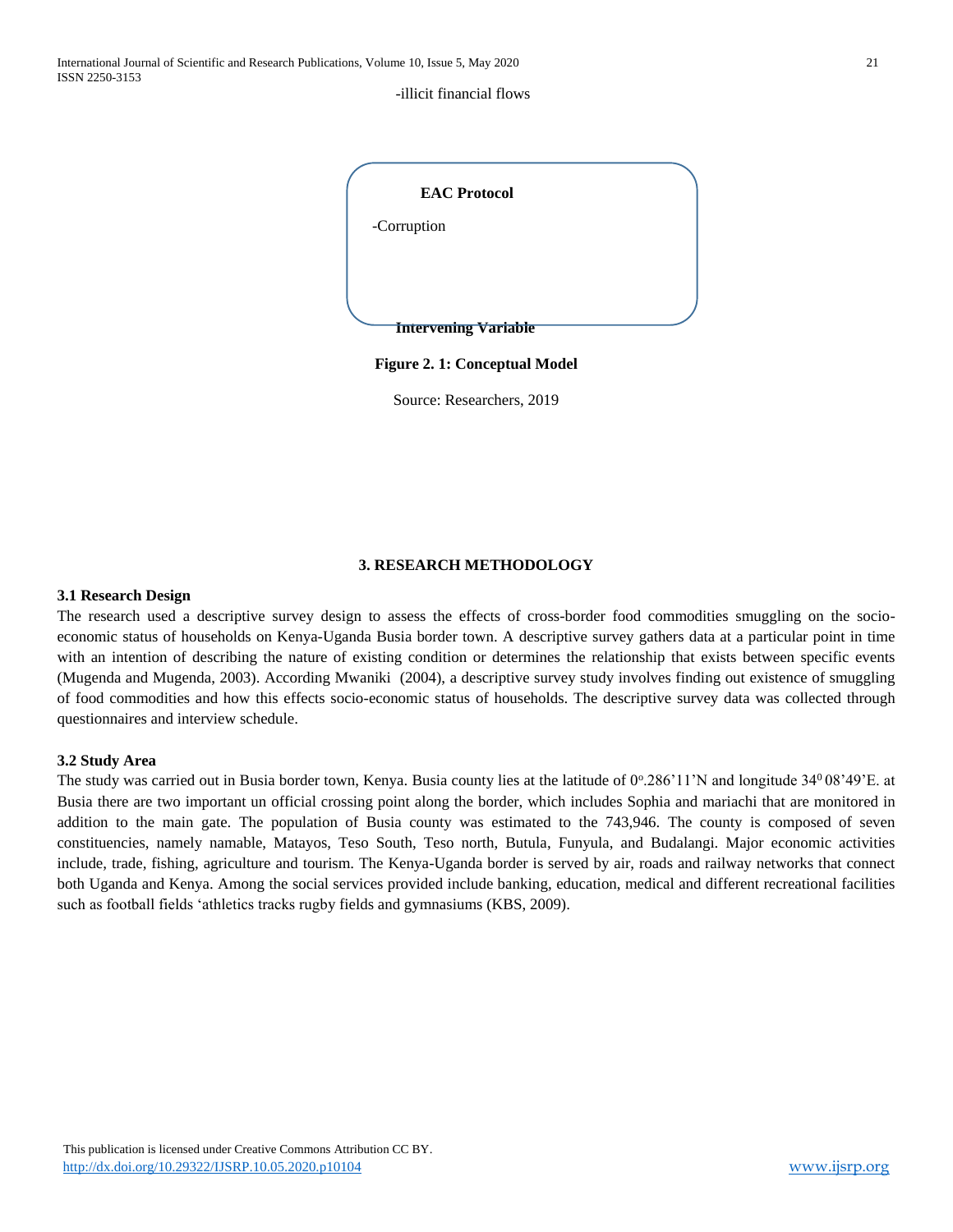

**Border Town Map** 

Source: Researchers, 2019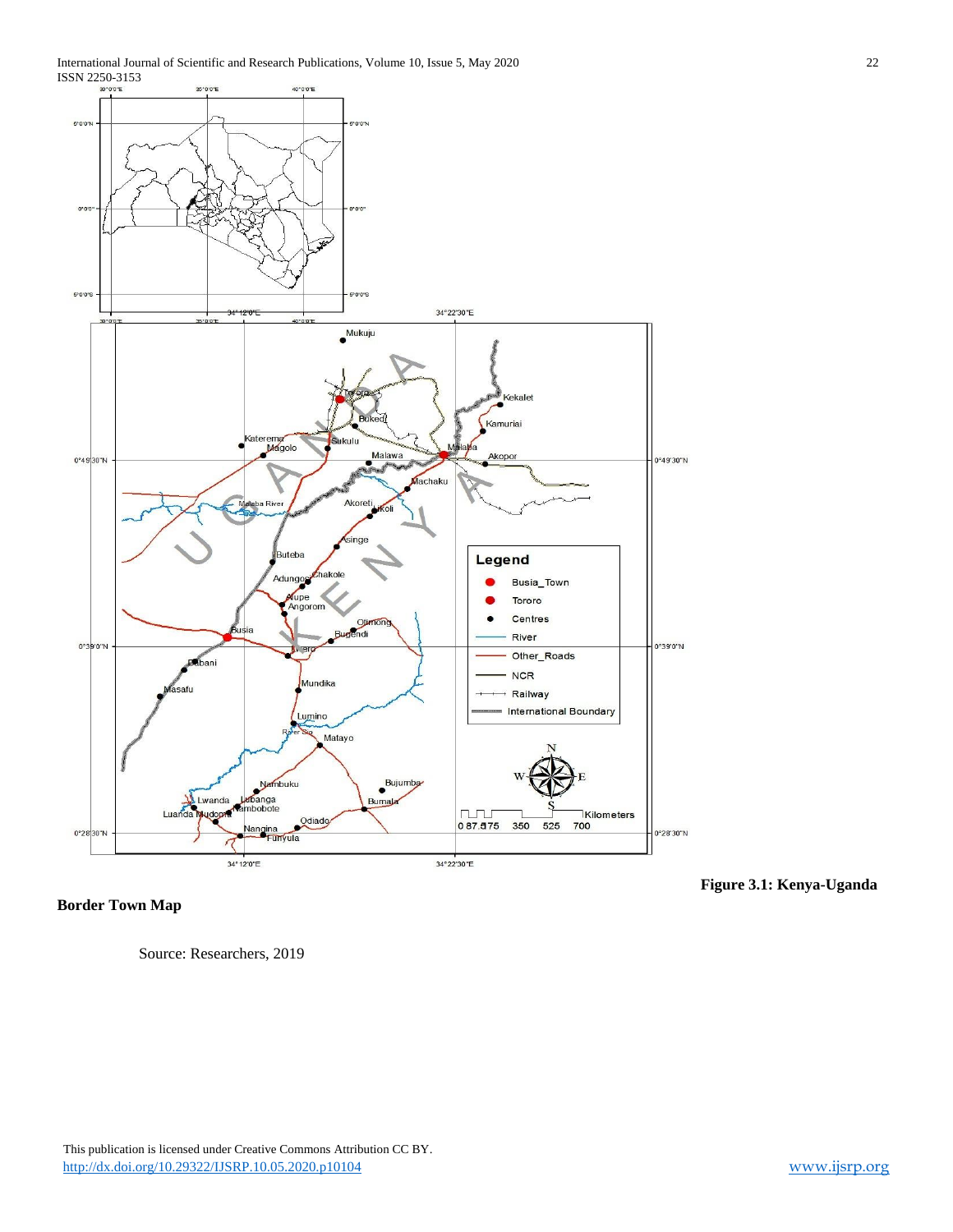International Journal of Scientific and Research Publications, Volume 10, Issue 5, May 2020 23 ISSN 2250-3153

#### **3.3 Study Population**

The groups that the study focused on were drawn from Busia town, Kenya, within the study site. The population comprised of 171 government officers, 51, 981 local residents, 200 traders, 1,094 transporters, 12 revenue collectors, 75 hawkers, 50 trade agents and 80 opinion leaders. The total population was 52, 661. Government officers were basically County Government officials, security agents, customs officers were targeted since they are the administrators of the region and they are involved in security issues within the region.

# **3.4 Sampling Techniques and Sampling Size**

The study was carried out in Busia town, Kenya since this is the entry point to and fro Kenya and Uganda. Stratified sampling was used to first stratify the target population. This technique is often used when one stratum or more strata in the population have a low incidence, relative to the other stratum or strata (Kish, 2011). There were 8 strata. The constituted strata were for local residents, government officers, traders, transporters, revenue collectors, hawkers, trade agents and that of opinion leaders. Random, Census, and snow ball sampling methods were applied in order to arrive at subjects for study. The census method was used to choose revenue collectors since they are few, while Random, sampling was employed to select respondents from the strata of local residents, traders, hawkers, government officers and opinion leaders (Orodho, 2002). Snow ball technique enabled the researchers obtain respondents from transporters and trade agents, since these are the ones directly involved in the illegal trade through connections and the movement of commodities. The sample size comprised of 17 government officers, 50 local residents, 50 traders, 19 transporters, 12 revenue collectors, 20 hawkers, 10 trade agents and 15 opinion leaders giving a total of 193 respondents for the study.

|  | Table 3. 1: Sample Size |  |
|--|-------------------------|--|
|  |                         |  |

| <b>TARGET</b><br><b>POPULATION</b> | <b>PROPORTION</b> | <b>SAMPLING</b><br><b>TECHNIQUE</b> | <b>SAMPLE SIZE</b> | <b>METHOD</b><br>OF<br><b>DATA</b><br><b>COLLECTION</b> |
|------------------------------------|-------------------|-------------------------------------|--------------------|---------------------------------------------------------|
| Government<br>officers             | 171               | Purposive                           | 17                 | Interview/<br>questionnaires                            |
| <b>Transporters</b>                | 1,094             | Snowball                            | 19                 | Interview/FGD                                           |
| <b>Traders</b>                     | 200               | Purposive                           | 50                 | Interview                                               |
| <b>Trade agents</b>                | 50                | Snowball                            | 10                 | Interview                                               |
| <b>Hawkers</b>                     | 75                | Purposive                           | 20                 | FGD                                                     |
| <b>Revenue collectors</b>          | 12                | Census                              | 12                 | Interview                                               |
| <b>Local residents</b>             | 51,981            | Purposive                           | 50                 | Interview                                               |
| <b>Opinion leaders</b>             | 80                | Purposive                           | 15                 | Questionnaire                                           |

Source: Researchers, 2019

 This publication is licensed under Creative Commons Attribution CC BY. <http://dx.doi.org/10.29322/IJSRP.10.05.2020.p10104> [www.ijsrp.org](http://ijsrp.org/) **3.5 Data Collection Instruments**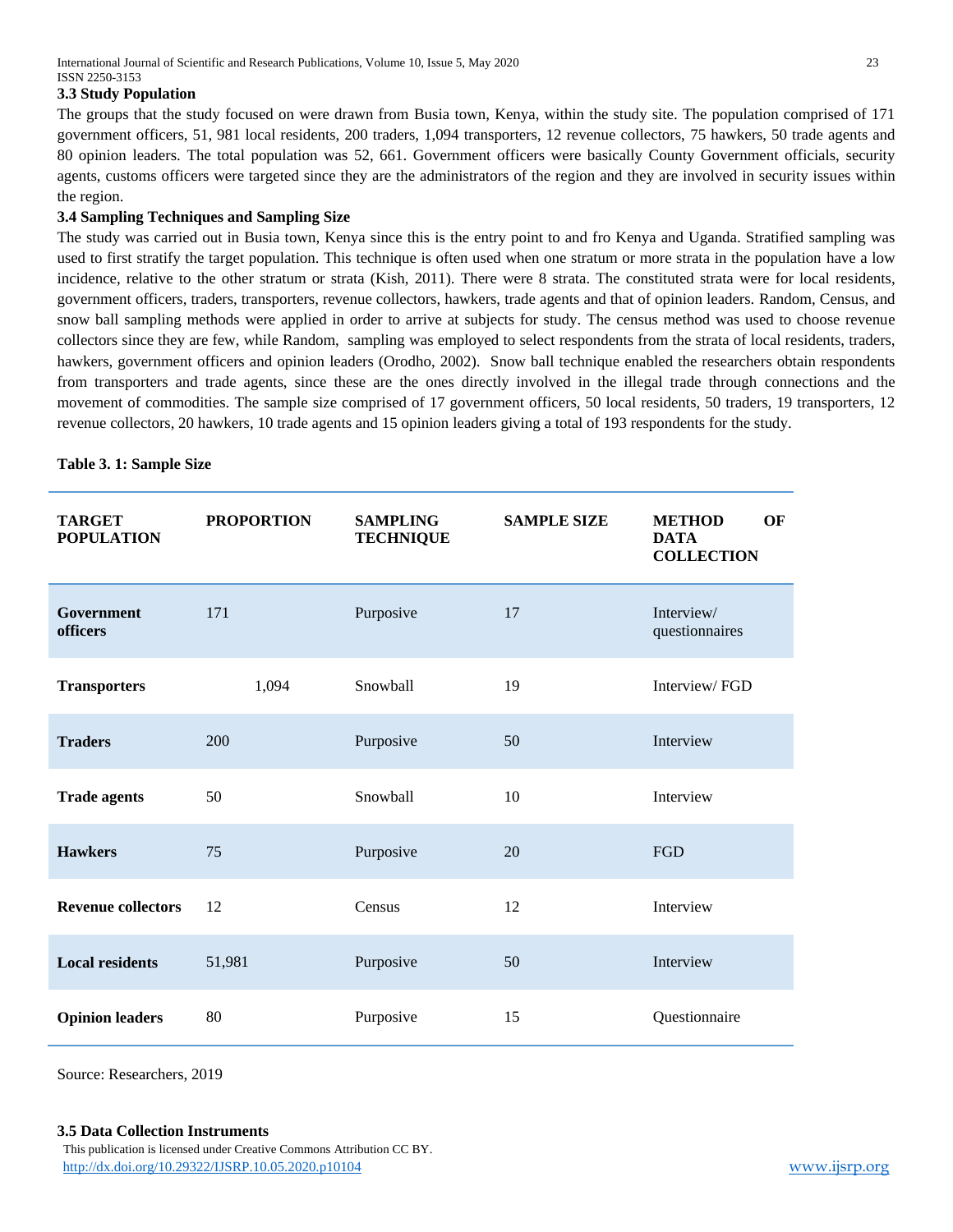International Journal of Scientific and Research Publications, Volume 10, Issue 5, May 2020 24 ISSN 2250-3153

The study was based on primary data which was collected through interviews, questionnaires, Focus Group Discussions (FGDs) and Observation while secondary data was gathered from both published and unpublished documents

# **3.6 Data Analysis and Presentation**

After collecting data, the researchers did a cross-examination to ascertain their accuracy, competence and identify wrong items responded to. Data was analyzed quantitatively and qualitatively. It was then presented in form of themes, percentages, tables and charts.

#### **4. RESEARCH FINDINGS AND DISCUSSIONS**

# **4.1 Effects of Cross-Border Food Commodities Smuggling**

The resultant effects of cross-border food commodities smuggling largely varies with individuals. These effects can be categorized as being positive or negative. The effects are said to be positive if they add value to the social and economic livelihood of the individuals involved. However, they become negative if pain and losses are encountered by the actors. The positive effects include creation of peace in households, food accessibility, improved social welfare, enhanced family ties, reduction of crime rate, improved health among household members, income generation, investments and poverty reduction. Some of the negative effects mentioned include harassment of individuals, health risks, enhanced culture of corruption, arrests and imprisonment, family breakups, school dropout, irresponsible behaviors, creation of a glut and criminal gangs. These effects have also been identified in the scholarly works of various authors such as Afrika and Ajumbo (2012), Fletcher (2010), Miroff (2016), NewComb (2000), Babuta and Haenlein (2018) and (Titeca and Kimanuka, 2012).

# **4.1.1 Positive Effects of Cross-Border Food Commodities Smuggling**

People engage in smuggling for various reasons and these in turn impact on their individual social and economic livelihoods.

# **4.1.2 Food Accessibility**

As informed by an FGD findings indicate that food accessibility is one of the advantages of smuggling. Besides, one female trader in an interview with the researchers said:

This business is good since it ensures a constant supply of food. Food is cheaper in Uganda so people just cross over even if you have little money you can always get food enough for your entire household. People within this region rarely go hungry because food is easily obtained from Uganda and it is very fresh. Interview with a female trader on 22<sup>nd</sup> July 2019 in Busia town.

This interview demonstrates that smuggling stabilizes food supply, hence ensuring food security. Smuggling according to them helps move food from the surplus to the deficit areas and it provides income to those involved. This argument is supported by the scholarly works of Ochunge and Odanga (2017) who state that smuggling helps move food from areas with abundance to regions that experience food shortages. Nevertheless, in the long run, as observed by the researchers this can in turn lead to a food crisis in the region from which food has been smuggled as was in the case in Tanzania in 2011 (Ochunge and Odanga, 2017), when a lot of maize was smuggled out of the country. It created a maize crisis in Tanzania.

# **4.1.3 Improved Social Welfare**

The researchers gathered that smuggling has contributed to an improvement in the social welfare of households thus reducing the poverty levels. It has enhanced family units through the constant interactions that go on among cross-border relatives. One male local resident noted that:

My relationship with my cousins who live in Uganda is very good. Whenever I need anything I talk to them and they provide it to me cheaply. Sometimes they even give me food stuffs for free. They transport it over to Kenya and I pick it from the supermarket which is close to the border. This supermarket is our meeting point. Here, we talk, laugh and this has really improved our relationship. Interview with a male local resident in Busia rural on 25<sup>th</sup> July 2019.

The interview is an indicator of the great role played by this trade in strengthening family ties among cross-border relatives. Besides this trade encourages interactions between the cross-border communities. Healthy interactions create peace among the cross-border households since there is also reduction in social crimes. This information agrees with the citations made by Fafchamps (2004) which informs that this activity has established bonds of trust between ethnic groups that were separated by artificial borders created during colonialism. These bonds of trust enable contract fulfillment, financing and information exchange without documentation or official involvement.

# **4.1.4 Creation of Peace**

 This publication is licensed under Creative Commons Attribution CC BY. <http://dx.doi.org/10.29322/IJSRP.10.05.2020.p10104> [www.ijsrp.org](http://ijsrp.org/) Smuggling keeps most residents busy. In an interview a local female resident: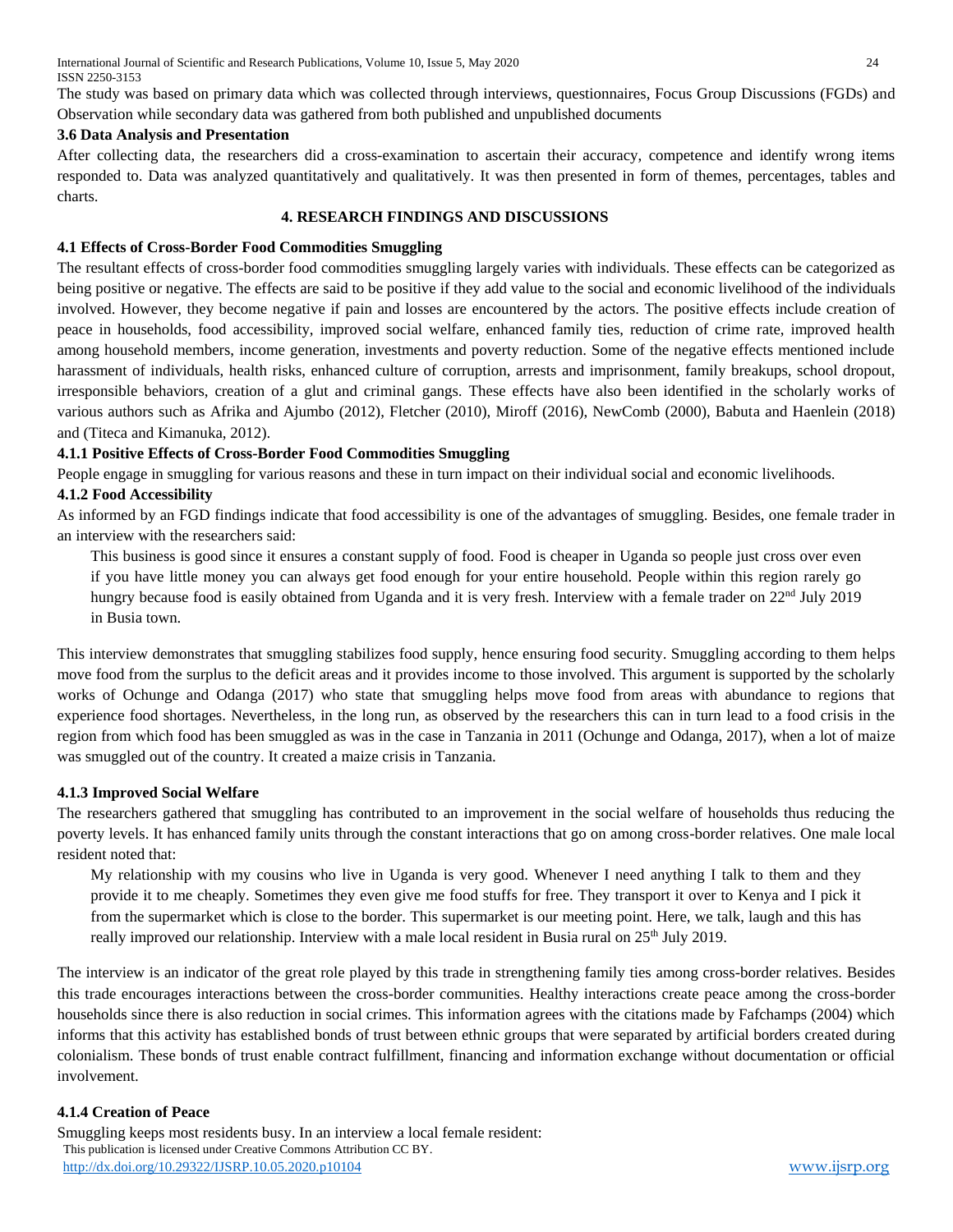As far as am concerned there is nothing wrong with this informal trade. Look at other areas where people have nothing to do, they are so idle that what they can only think of is to commit crimes in order to make money. This region even if we still have some crimes being committed the fact is they have reduced because most people are so busy either buying or selling or involved in transportation. Others are busy on their farms. By evening you are so tired that you can only think of going to bed. Most of us are actually happy. Interview with a female local resident on  $26<sup>th</sup>$  July 2019 from Busia rural.

This interview demonstrates that smuggling as much as it is illegal it has played a great role in engaging residents, creating peace and even reducing the crime rate.

# **4.1.1.4 Reduction of Crimes**

In an FGD a hawker argued:

The government should not interfere with this business. Otherwise if we shall have no jobs to do we shall start stealing or killing to survive. At least we always have money because there is no single day any of us goes home without money. It has also enabled us to start a hawkers' association. We have a kitty to which we contribute Ksh 100 on daily basis. This has enabled members access loans from the kitty and the loans have enabled them invest largely hence raising their social status. We no longer live in misery, we eat well, sleep well, dress well and we live in relatively decent houses. We are happy and we respect each other because we are almost at the same level in terms of the social status.FGD with hawkers on 26th July 2019 in Busia town.

Information derived from this FGD reveals that smuggling has greatly helped in the reduction of crimes within the region. It has also empowered them through the group organizations that they have formed and this in the long run has uplifted their social status. In addition, the members have a high regard for each other because of the status of their livelihood. Nevertheless, Babuta and Haenlein (2018) cite that smuggling promotes criminal activities which in the long run discourage business. Miroff (2016) also notes that the activity has led to a growing influence of criminal gangs.

# **4.1.5 Improved Health**

Findings indicate that steady supply of food stuffs members of households is healthy because food is available, cheap and also fresh. Each household can thus afford a balanced diet in a day. Moreover, malnourishment among children is not there. Children are healthy and the growth rate is high. They are rarely attacked by the common diseases. Furthermore, according to one local household head, availability of fresh and cheap food has contributed to high life expectancy. He stated that:

In this region we eat well we stay well and we have no stress. We are healthy and that is why we live for long. Currently I am 75 years old but as you can see am very strong. Interview with a household head on 24<sup>th</sup> July 2019 in Busia rural.

This information confirms that the improved life expectancy in the region is linked to the improved health of residents due to food surplus.

# **4.1.6 Income Generation and Improved Living Standards**

On the economic front, this informal business has led to income generation among households. Findings indicate that business was of great benefit to them since the money earned is used to support the education of their children and also provide for households. An interview with one female trader stated that:

I like this business because it has enabled me feed my children. It has also helped me secure and service loans. Many women that you see on this market have been able to buy plots and even land and they have constructed houses through this trade. Nobody should condemn the trade. It is good business for us. Besides, I have an irresponsible husband who does not care about our children and if I do not work how will these children survive? "Interview with a female trader on 23<sup>rd</sup> July 2019 in Busia town.

This interview demonstrates the attachment women have to this business in spite of the illegality associated with it. Besides, they also confirmed that the business has enabled them earn more money than the men. Thus it has led to job creation enhancing their economic empowerment. In an FGD a transporter argued that profits they make through smuggling have been able to buy their own motorcycles even without going for a loan. They have opened their own bank accounts in which they make savings on daily basis. According to them they are planning ahead for their future and that of their household members. They also have transporters' association and a common kitty that has enabled some to access loans for their personal investments.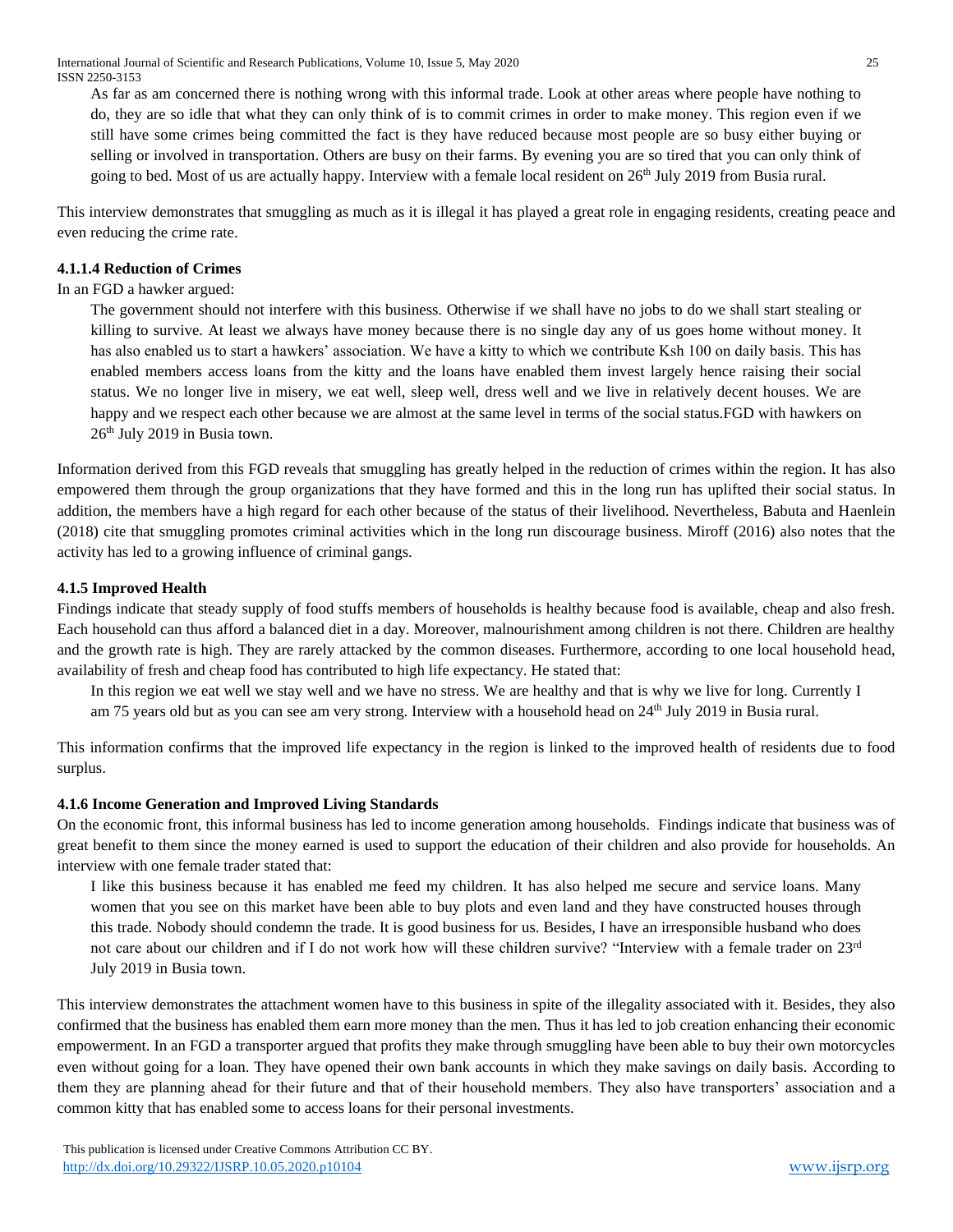International Journal of Scientific and Research Publications, Volume 10, Issue 5, May 2020 26 ISSN 2250-3153

Persons with disability are also economically independent since their involvement in the movement of the smuggled goods earns them high income and as such they can no longer rely on begging for their livelihoods. Some have been able to buy their own stocks and have established their individual businesses which further provide financial support to their individual households.

Further, results indicate that business had economically empowered households thus raising their income status. This in turn has contributed to a tremendous poverty reduction level among households. This argument is in line with New Comb (2000) who notes that smuggling has actually generated income for those involved. In addition, Titeca and Azeze (2012) cite that cross-border smuggling activities are in many instances so profitable that they generate more money than the entire countries' legitimate GDP.

# **4.1.7 Employment Opportunities and Investments**

Also, it has created employment opportunities for all groups of persons. An interview with one government officer revealed this: Well I cannot totally demonize smuggling. At least our youths are engaged in one way or another. Even other able-bodied persons are also doing something. So in some way, it is an avenue for job creation. Some have even gone further and invested with the money earned through smuggling while others have even expanded their businesses. Smuggling is actually a key source of empowerment for women who are in reality the major traders. In addition, because of the many benefits derived from this activity many people have switched from formal employment to this activity. Others do both and yet there are those who have opted not to engage in formal employment. Interview with a government officer on  $24<sup>th</sup>$  July 2019 in Busia town.

This interview demonstrates the positive effect that smuggling has had on the economic welfare of individual households thus improving their living standards. These findings are supported by the works of NewComb (2000) who notes that smuggling generates employment as in the case of Bolivia.

# **4.1.2 Negative Effects of Cross-Border Food Commodities Smuggling**

Smuggling is an activity which is not legally recognized since it does not follow official channels. Hence in spite of some positive effects, its' illegality comes with many negative impacts.

# **4.1.2.1 Harassment, Violence and Sexual Abuses**

On the social impacts on household status, the researchers was told by one female trader that women are vulnerable to harassment, abuse and health risks. They face excessive harassment especially if men conduct the body search for hidden goods as they try to cross the border. This causes embarrassment and discomfort; it even discourages some of them from pursuing the business which in the long run might make some households fall back to poverty due to the fear of harassment. The researchers asked traders, custom officers, hawkers, and transporters whether some smugglers are harassed and sexually abused. The total number of respondents was ninety-nine. The following figure is a summary of findings:



#### **Figure 4. 1: Sexual Abuse**

Source, Field Data, 2019

 This publication is licensed under Creative Commons Attribution CC BY. <http://dx.doi.org/10.29322/IJSRP.10.05.2020.p10104> [www.ijsrp.org](http://ijsrp.org/)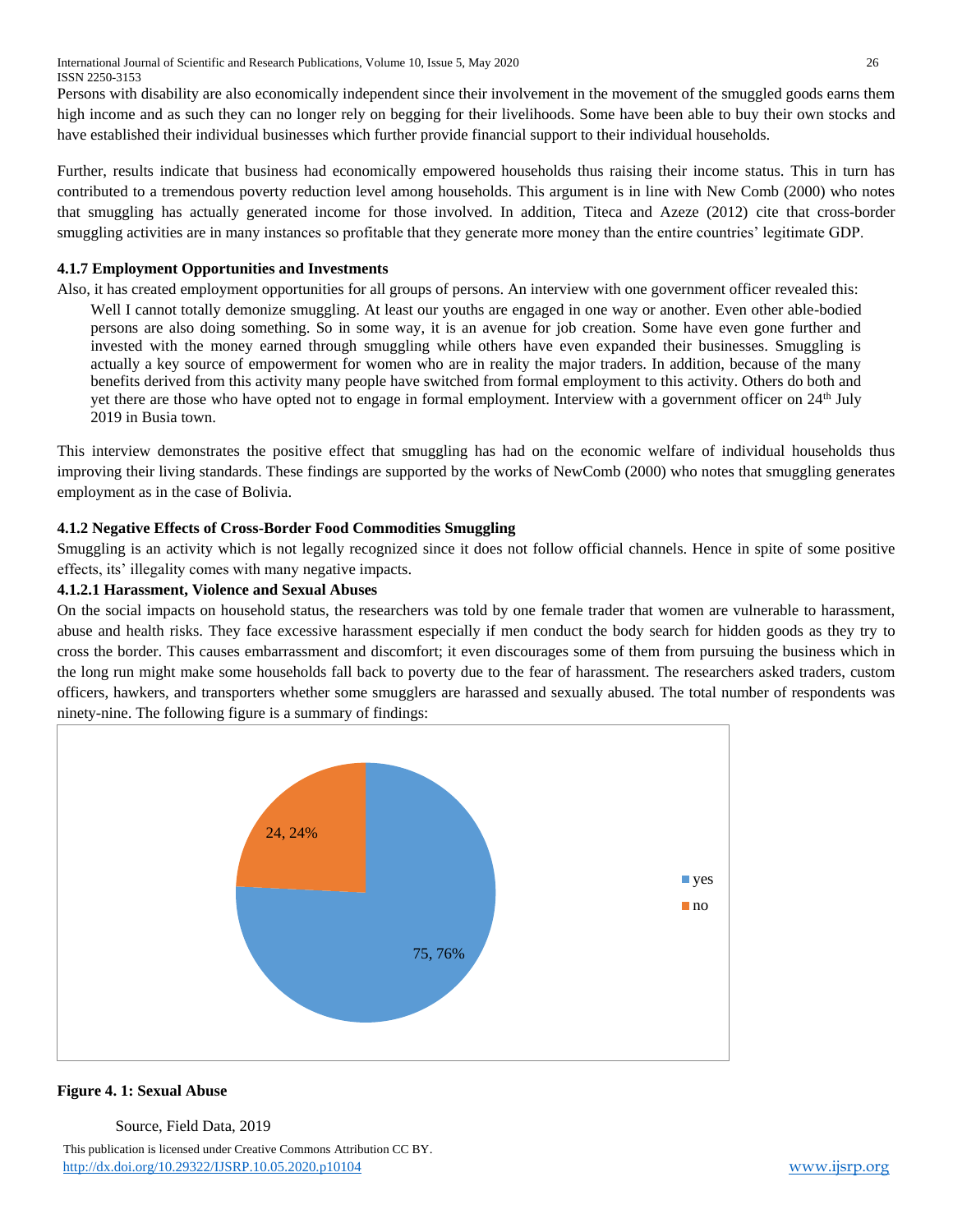Figure 4.1 indicates that 75(76%) of the respondents agreed to women being sexually abused and harassed. Findings also indicate that they are even infected with sexually transmitted diseases and even HIV/AIDS as they try to cross over with their commodities through the informal routes either during the day or at night. This in turn distorts the households' social status and it also impoverishes the households since money is spending on treatment instead of investment. It causes stress and even depression to the victim. There are instances where deaths have resulted from such acts thus destabilizing the family. Sometimes families end up breaking up due to mistrust or failure to understand the circumstances under which the incident happened. One female respondent a trader said:

My husband is a real drunkard. All he does every morning is to demand for money from me in order to spend it on the local brew. Whenever I fail to give him he beats me up. He believes I make a lot of money and it is his right to have the money. I am holding onto this marriage because of my innocent children. Interview with a female trader on  $27<sup>th</sup>$  July 2019.

This information from the trader implies that smuggling has contributed to domestic violence in households. Furthermore, it coincides with the citation of Fletcher (2010) who affirms that smuggling promotes anti-social behavior and violation of rules and norms in the society.

Further, findings indicate that female traders' goods get lost after being seized by the customs officers or the police thus making them make great losses in their business. They also realize losses through bribes. They informed the researchers that there are instances whereby they are forced to bribe the security or customs officers with a huge amount of money before their commodities are allowed into the country. This affects the profits they make from the business and if not careful the business might collapse thus affecting the social and economic status of the households. The researchers also learnt that sometimes fights among these female traders arise due to disagreements over the commodities. As said by one female trader:

Sometimes we buy commodities as a group and give somebody to transport them. Along the way some goods get lost or get mixed up. When we receive the goods on our end disagreements sometimes arise over the quantity of the goods or even over payments. We have had our members engaging in fights over such misunderstandings. I am the leader of the traders' union in this place so when such incidents arise I am forced as per our constitution to suspend them from the market for a period of a week. In other cases, depending on the gravity of the matter we even expel them. This of course affects them and their entire household because survival becomes a problem since basic needs of a household cannot be efficiently met. Interview with a female trader on  $27<sup>th</sup>$  July 2019.

The interview above demonstrates the negative impact that smuggling can bring on households. The works of Husken (2012) agree with these findings as he cites that poor traders are exposed to humiliating practices meted out by the border personnel, which include arbitrary violence such as kicking and hitting with sticks or random arrests for several hours.

Some of them get detained in police custody or even get imprisoned if found with smuggled goods. If imprisoned for long, it can lead to family breakups. Sometimes while in prison or in custody for a long period some contract diseases which hinder their active engagement in the business and all these impact negatively on the business as you will not be there to run it, thus lowering the members' social and economic status which with time might drive the household into poverty. It was established that men also go through the same humiliation such as harassment by the police and they are sometimes restricted from entry into the market, imprisonment or detention, loss of goods to customs or police officers. All these impact negatively on their social and economic status thus raising the poverty level. As gathered from the field by the researchers, children who get involved in smuggling can also be detained if caught by the law enforcement officers. They also tend to be cheated by adults who take their commodities and fail to pay them or underpay them. Sometimes they are beaten by either their parents or police for engaging in the illegal activity.

This sometimes psychologically tortures them and some of them start living in isolation. This is not good for the social interaction as it instills fear in the children. As they grow they might face challenges in fitting in the society and might shy away from many activities. As they grow up, some might develop a rebellious attitude and hatred which is not good for any society as they might be considered deviants in the society. Besides, there are some men who instead of spending their earnings on development, prefer engaging in polygamous unions and drinking. This in the long run distorts their households and drains them of their financial power, hence, lowering their socio-economic status. Families sometimes breakup because of this type of behavior

Further still, smuggling has had no significant achievement to some youths. Some of them even after earning so much from this business spend all their earnings on luxury such as drinking. They love the soft life. Hence such youths are not economically stable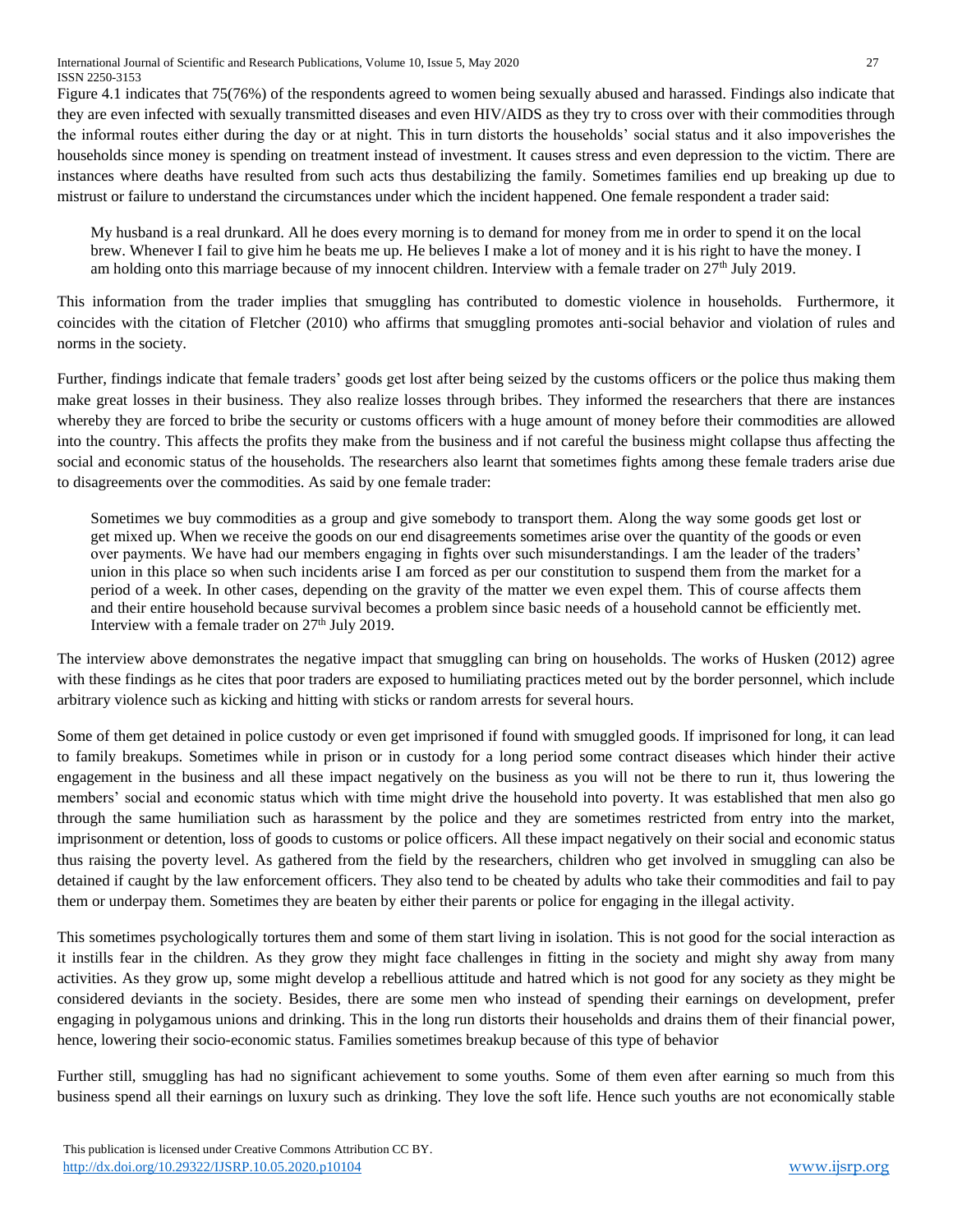International Journal of Scientific and Research Publications, Volume 10, Issue 5, May 2020 28 ISSN 2250-3153

and empowered. In addition, they dropout from school in order to engage in smuggling and this in turn has lowered the literacy level among some youths and children. This thus implies that most of them end up being unskilled or semi-skilled.

# **4.1.3 Culture of Corruption**

Findings indicate that law enforcement officers openly demanded bribes from the local traders. Prominent business people, transporters and in other instances market traders willingly offered bribes to the police and customs officers in order to have their commodities moved across. This has enhanced the culture of corruption in the society and even in households since people have it on their minds that they have to bribe their way out. Hence smuggling has a corroding influence on state institutions given the systematic networks of corruption that have evolved in order to facilitate the illegal activity. This thus impacts negatively on the social morals of the household members. This remark on corruption agrees with the works of Babuta and Haelein (2018) who state that smuggling generates black money therefore leading to a black economy which heightens corruption. According to an interview with one male trader:

The reason why smuggling will not die away is corruption. As long as you bribe the police you can move as many goods as you want. All the police are interested in is many what happens after is their little concern. The collusion between smugglers and border authorities have undermined the border security and created a level of low-level corruption that criminal groups can exploit. Interview with a male trader on  $25<sup>th</sup>$  July 2019 in Busia town.

This interview reveals that corruption is deeply rooted at Busia town and it is something acceptable. This is in line with Miroff (2016) who states that in Venezuela it has led to the creation of a huge black market demand for foreign cash. Titeca and Kimanuka (2012) also affirms that it contributes to tax evasion and corruption. The researchers also gathered that these corruption networks in the long run benefit numerous other criminal gangs since, as gathered from this study during an FGD with a hawker:

Some groups have used the capital engaged in smuggling to move into higher profits and more criminalized activities. This has damaged the integrity of the state authority. This trade in reality has created an institutional basis for higher profit criminal activities, the legitimacy and control of local power brokers and hence they are a disincentive for border communities to engage with the central state building process.in some cases for example, armed groups offer protection services to tax trafficking flows and the illicit proceeds can then be used to fuel armed conflict. FGD with hawkers on  $22<sup>nd</sup>$ July 2019 in Busia town.

This interview is a demonstration of one of the negative effects of smuggling of food commodities between Kenya and Uganda. I t is in line with

There are health risks since these smuggled goods are not subjected to sanitary measures. Consumers are hence exposed to health risks and this was supported by Shaw (2015), who cited that in Zanzibar people buy goods expired posing health problems to the local population. As noted by one government officer during an interview:

The problem with our people is that they ignore the risks involved in smuggling these commodities. Some of them end up buying expired products which turn out to be a great health risk. Some end up being admitted after consuming such products. We advise our people not to buy smuggled commodities because of such issues. However, our people are tough headed they never heed to our advice. Interview with a government officer on 27<sup>th</sup> July 2019.

This interview demonstrates the health risks that accompany smuggled food commodities. A report by the Customs and Excise Department (2008) also affirms that smuggling makes agricultural commodities escape sanitary and phytosanitary controls meant to ensure food safety at home and avoid proliferation of diseases across borders.

#### **4.1.4 Competition to local Food Commodities**

The researchers also got informed that these smuggled goods caused competition to the locally produced goods thus affecting their livelihood. As noted by one local resident a subsistence farmer:

I used to lease large tracts of land in order to plant both maize and sugarcane. But I stopped doing this 3 years ago because I realized I was making great losses. Most traders buy maize from Uganda because it is cheap. I would stock my maize for long and this was normally quite expensive yet I would sell at very low prices in order to clear the stock. In 2015 I made great losses when my maize was attacked by weevils. The price of sugarcane depreciated because again a lot of sugar was coming in from Uganda. Smuggling is not good and our life has generally been affected. We cannot make much from farming." Interview with a local farmer on 28<sup>th</sup> July 2019 in Busia rural.

This information demonstrates that smuggling creates a glut, decreases prices in the local market and there is no market for the local products. This thus negatively affects their income and their standard of living gets lowered as they do not have sufficient income to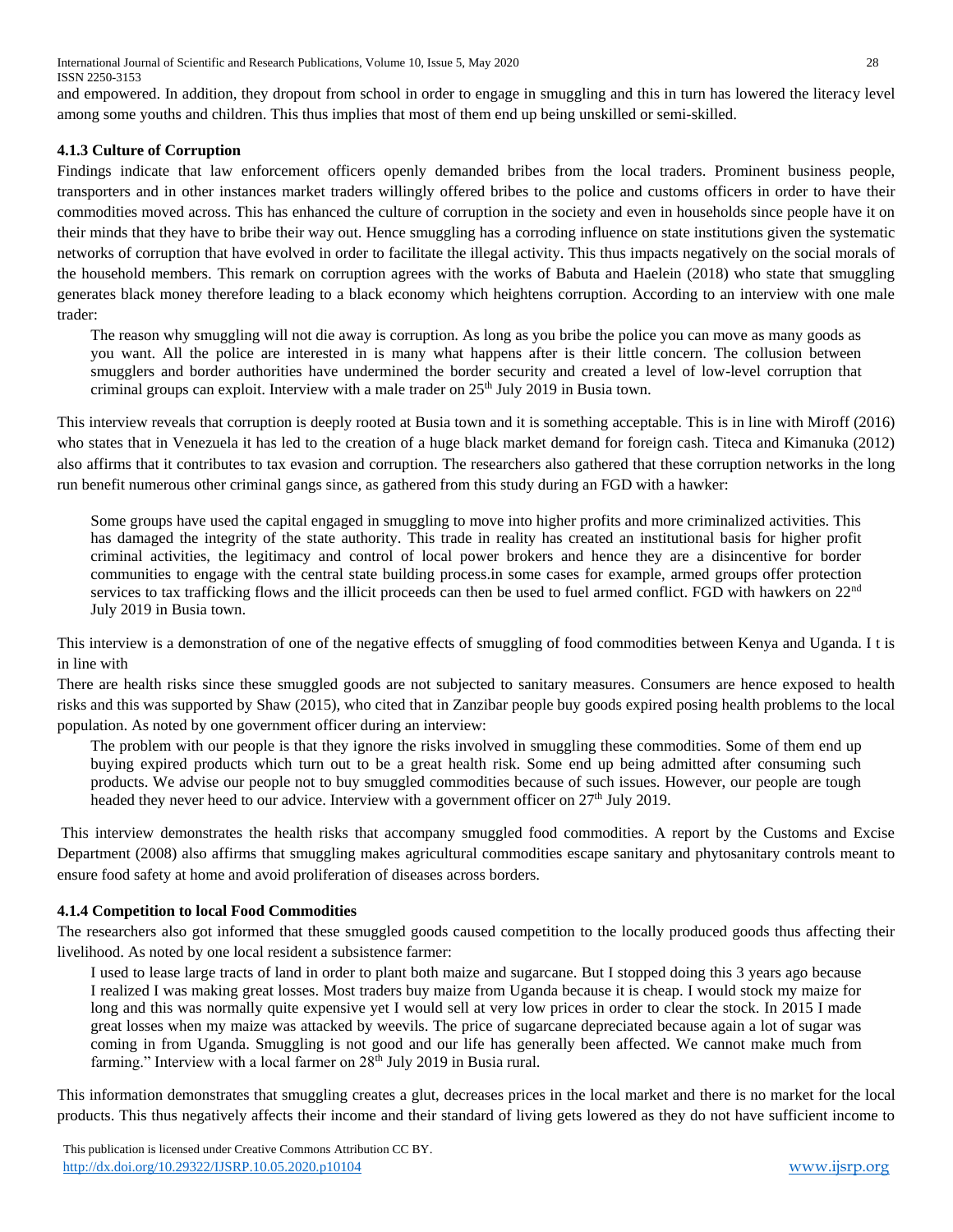International Journal of Scientific and Research Publications, Volume 10, Issue 5, May 2020 29 ISSN 2250-3153

sustain a high living standard. This is also supported by the works of Babuta and Haenlein (2018) who note that smuggling results in the decline in production and results in the lack of purchase of the local goods. In addition, the local business thus suffers huge setbacks and cannot compete smuggled goods hence the production of some commodities ceases.

Findings also indicate that the activity contributed to crimes. For instance, there are some people who waylay smugglers on the unofficial routes and either seize their goods, money or harm them. Such criminal activities deplete households of their hard earned resources and thus impoverish them. Besides such crimes discourage some households from continuing with the business because of the risks involved and this certainly lowers the income within the household. An interview with one local resident indicates that:

There are cases when gangs of youth terrorize individuals as they cross the border especially at Sofia. Last year 2017 during the month of April they beat up a certain woman from my neighborhood, raped her and took her commodities. I understand the woman later on committed suicide because of humiliation and psychological torture. It is just bad. Interview with a local resident on 22nd July 2019.

This revelation is just an affirmation of the disadvantages of smuggling. This argument is in line with Babuta and Haenlein (2018) who states that smuggling promotes criminal activities which discourages business. Ogalo (2010) also affirms that the activity poses a human security issue and asserts that in Guinea-Bissau, cross-border smuggling has seen various coup attempts, the killing of the president and the head of the armed forces. Miroff (2016) also cites that along the Venezuela-Colombia border it has led to a growing influence of criminal gangs. Titeca and Azeze (2012) ascertain that it has led to the deterioration of the rule of law and it is ardous and dangerous for women smugglers.

# **4.2 Effect of Cross-Border Food Commodities Smuggling on the Socio-Economic Status of Households**

Data from the field captured key elements derived from cross-border smuggling that impacted on the socio-economic status of households within the region. These elements included income generation, job creation, enhanced interactions, poverty level reduction and increase in illiteracy levels.

The researchers asked government officers, local residents, traders, transporters, revenue collectors, hawkers, trade agents and opinion leaders if smuggling has greatly contributed to income generation among households and this in turn has raised their social and economic standard of living. The total number of respondents was 193. Figure 5.2 is summary of findings:



**Figure 4. 2: Effects of Smuggling on Socio-economic Status** 

Source: Field Data, 2019

Figure 4.2 indicates that 193(100%) agreed that it generates income for local residents. This was attributed to the fact that the business fetched a lot of profits and besides it was untaxed. This argument is in line with the works of New Comb (2000) who cites that smuggling has created in come for those involved.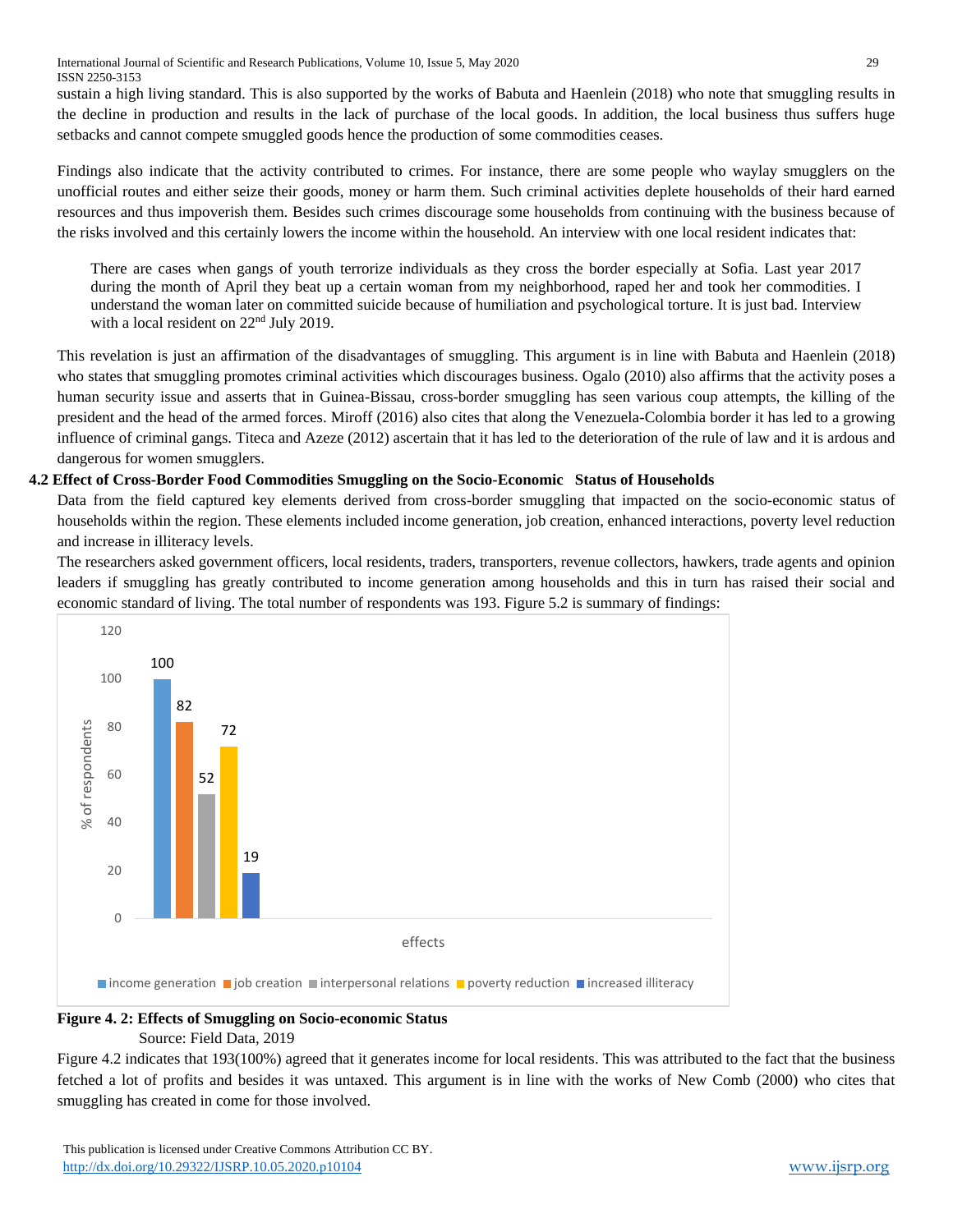On job creation 158 (82%) agreed that quite a number of people had obtained employment either as agents, hawkers, small scale traders and even as transporters. This has thus enabled them earn money which in turn has led to economic empowerment of their individual households and their social status has been raised. However, 35 (18%) agreed that smuggling was not the main source of job creation as some households were engaged in formal sectors, others farmers and according to these respondents all those involved in smuggling were criminals and this should not be considered as a job creation activity. Nevertheless, the 32 (17%) strongly agreed that the activity had indeed created jobs for those individuals that were initially jobless and idle. Besides those who do not have the formal education at least have something to do. The researchers also agrees with the fact that smuggling has contributed to job creation as it enables individuals earn some money which they use to sustain their livelihood. This element on job creation agrees with the works of Roltman (2004) who notes that in Africa it has generated employment for 43% of the youth.

Findings indicate that income gained from this business had raised the status of household members both socially and economically. Even though sometimes households experience low moments, their level of poverty has largely reduced. At least households can afford meals thrice a day and they always have money even though the amount per household might vary. Further, poverty level was still quite evident especially among households within the rural area. Besides some of the household members especially the men even after earning the money, spend it on leisure and do not make any investments or savings. This has thus made them to forever remain poor. But poverty reduction is relative since the poverty level has reduced for some while as for others it has increased, yet others have never experienced any change. They are still as poor as ever. According to them this was determined by the level of sensitivity and responsibility of household members. The researchers also agrees with the sentiments of the key informants.

In an interview, a customs officer reiterated that smuggling had increased illiteracy among household members since many children and youths dropped out of school in order to make quick money. According to these respondents, these youths and children had difficulty in reading and writing and besides they had no skill in business. Findings indicate that households where all members had abandoned their education, such households had been affected by the literacy level but in households where just one or two members had abandoned school the effect was insignificant. On the whole, they said this aspect was not so alarming. The researchers also shared the opinion of the key informants.

# **4.3 Socio-Economic Effects of Food Commodities Smuggling on Specific Actors**

The main actors involved in food commodities smuggling between Kenya and Uganda were basically women, men, youth, children and persons with disability.

# **4.3.1 Women**

Generally, the researchers observed that women were the majority in cross-border trade. According to data gathered, as compared to other groups of actors, the women had greatly benefited even though they were the most vulnerable. First, the researchers gathered that the women had benefited by supporting the education of their children as well as providing for their households. They have been able to secure and service loans and have even acquired plots and constructed houses for rent. According to one woman who sells illicit beer

I am a Ugandan but I prefer doing my business on the Kenyan side of the border. I brew waragi and sell it to Kenyans. I took a loan which enabled me start this business and the business has enabled me service the loan adequately. I have also been able to buy a piece of land in Uganda and I intend to settle there with my children during my old age. Interview with a female trader on  $23<sup>rd</sup>$  July 2019 in Busia town.

This interview shows the benefits that women reap from the illegal business. It was also gathered that the women earn more from this business than the men. However, sometimes their husbands cause pain to them and even hurt their business. As demonstrated by one female trader

If you do not hide your money very well and keep it secretively, our men upon sighting it can carry the whole amount away. Like me, I put it in my small purse which I then tie around my waist and I have sworn my money is for me and the children. My man cannot survive on my sweat. He needs to provide for us. If he cannot give me money on any given day what I do is that I call my children to the market and then take them to a hotel to eat to their full then they go home. The day he does not provide money he cannot eat. Interview with a female trader on 20<sup>th</sup> July 2019 in Busia town.

This interview demonstrates this behavior by men can negatively impact on household relations resulting from the informal trade. In addition, they face excessive harassment especially if men conduct the body search for hidden goods as they try to cross the border. This causes embarrassment and discomfort; it even discourages some of them from pursuing the business which in the long run might make some households fall back to poverty due to the fear of harassment. There are those who have been sexually abused and even infected with sexually transmitted diseases and even HIV/AIDS as they try to cross over with their commodities through the informal routes either during the day or at night. This in turn distorts the households' social status and it also impoverishes the households since money is spending on treatment instead of investment. It causes stress and even depression to the victim. There are instances where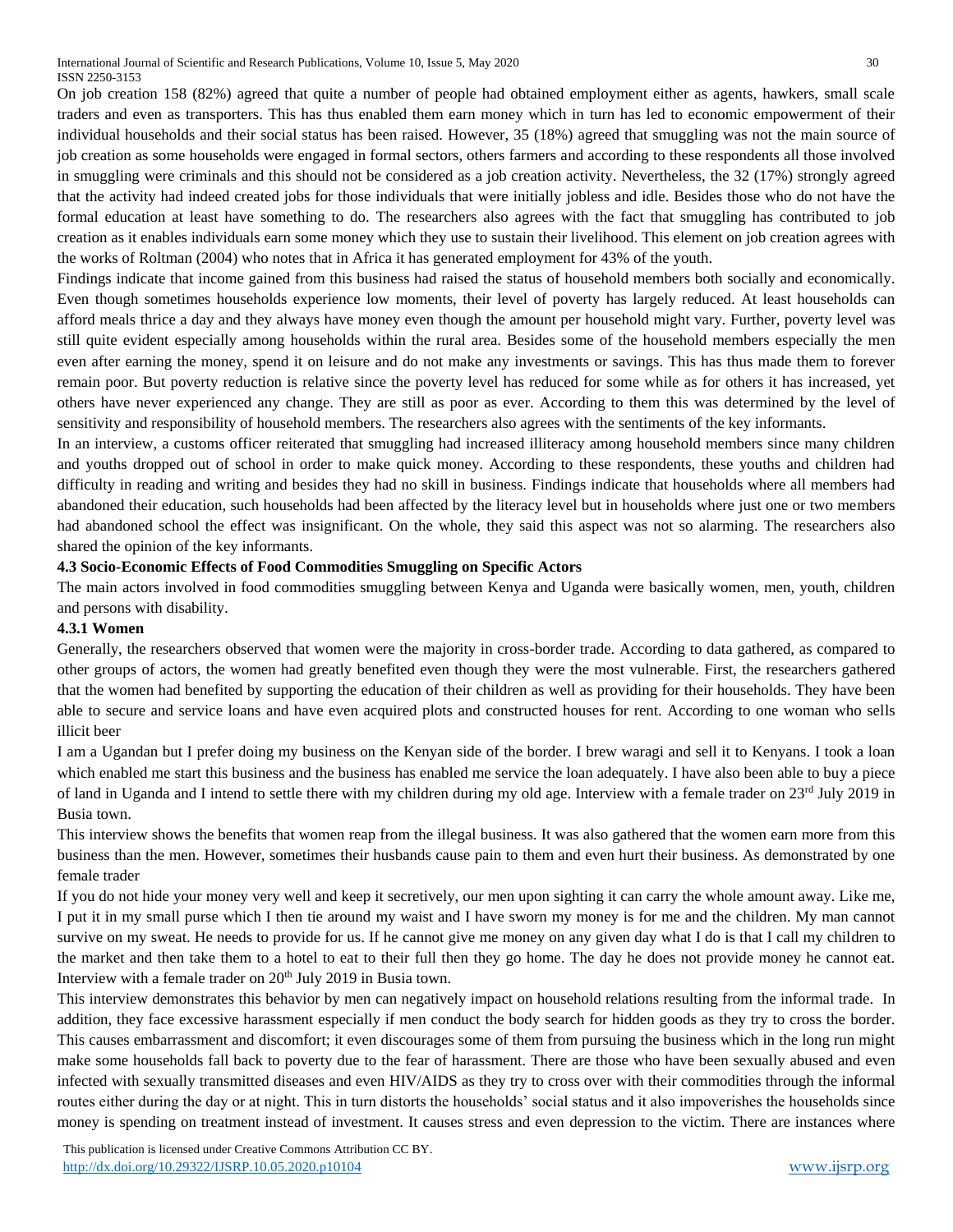deaths have resulted from such acts thus destabilizing the family. Sometimes families end up breaking up due to mistrust or failure to understand the circumstances under which the incident happened.

Women traders also complain of their goods getting lost after being seized by the customs officers or the police thus making them make great losses in their business. They also realize losses through bribes. They informed the researchers that there are instances whereby they are forced to bribe the security or customs officers with a huge amount of money before their commodities are allowed into the country. This affects the profits they make from the business and if not careful the business might collapse thus affecting the social and economic status of the households. Some of them get detained in police custody or even get imprisoned if found with smuggled goods. If imprisoned for long, it can lead to family breakups. Sometimes while in prison or in custody for a long period some contract diseases which hinder their active engagement in the business.

# **4.3.2 Persons with Disability**

Their benefit is linked to the sympathy and favors from the customs and security officers and also from the revenue collectors. They transact their trade without any interference. They are economically independent since their involvement in the movement of the smuggled goods earns them high income and as such they can no longer rely on begging for their livelihoods. Some have been able to buy their own stocks and have established their individual businesses which further provide financial support to their individual households. Most of these persons were however male. According to an interview with a female person with disability

For sure I cannot complain. People in our conditions are really favored though this hurts so many other people. We are never harassed and we do not even pay any bribes. We cross through the customs office peacefully. This is a great advantage to us and that is why we have so many clients. We always ensure that we hide the commodities on our wheel chairs and it is not so easy to see what we have carried. Any new person coming here cannot really know what we do. This business has made us to be greatly independent. It is almost impossible to see a person with disability who is actively involved in this business beg. We earn some good money and we are in a great position to fend for our families. Interview with a person with disability on  $20<sup>th</sup>$  July 2019 in Busia town.

This interview demonstrates the benefits of these persons from smuggling. Another interview with another transporter with disability showed that:

We no longer rely on handouts for survival. We work for our own money which we use on the upkeep of our families. Some of us have also used this money in investments. Quite a number have established individual businesses which are run by family members in order to earn some extra income.at least we no longer live in poverty. Interview with a transporter with disability on 23<sup>rd</sup> July 2019 in Busia town.

This interview also demonstrates the gains such persons have made from the informal trade.

#### **4.3.3 Youth**

In spite of their active engagement in this trade, there is no sign of achievement because they spend their earnings on social enjoyments such as going to discos, playing cards on market places, drinking and promiscuity. They love the quick and soft life hence no meaningful investment. Some of them dropout from school in order to engage in smuggling and this in turn has lowered the literacy level among some youths. This thus implies that most of them end up being unskilled or semi-skilled.

# **4.3.4 Men**

They benefit less in terms of development since they spend much on marrying many wives, leisure with other women. They are generally weak hearted in accessing and utilizing loans. Men also go through the same humiliation such as harassment by the police and they are sometimes restricted from entry into the market, imprisonment or detention, loss of goods to customs or police officers. All these impact negatively on their social and economic status thus raising the poverty level.

# **4.3.5 Children**

A few of the children are involved. They act as errant children who might have escaped from their parents just to come and earn their money. As gathered from the field by the researchers, children who get involved in smuggling can also be detained if caught by the law enforcement officers. They also tend to be cheated by adults who take their commodities and fail to pay them or underpay them. Sometimes they are beaten by either their parents or police for engaging in the illegal activity. This sometimes psychologically tortures them and some of them start living in isolation. This is not good for the social interaction as it instills fear in the children. As they grow they might face challenges in fitting in the society and might shy away from many activities.

# **5. SUMMARY, CONCLUSION AND RECOMMENDATION**

#### **5.1 Summary of the Findings**

The objective assessed how cross-border food commodities smuggling affected the status of households both socially and economically. It demonstrated that the major beneficiaries of this trade were women and this has led to their improved welfare. Among the disabled persons, there were more male who earned more from smuggling. On the whole men and youths benefited less.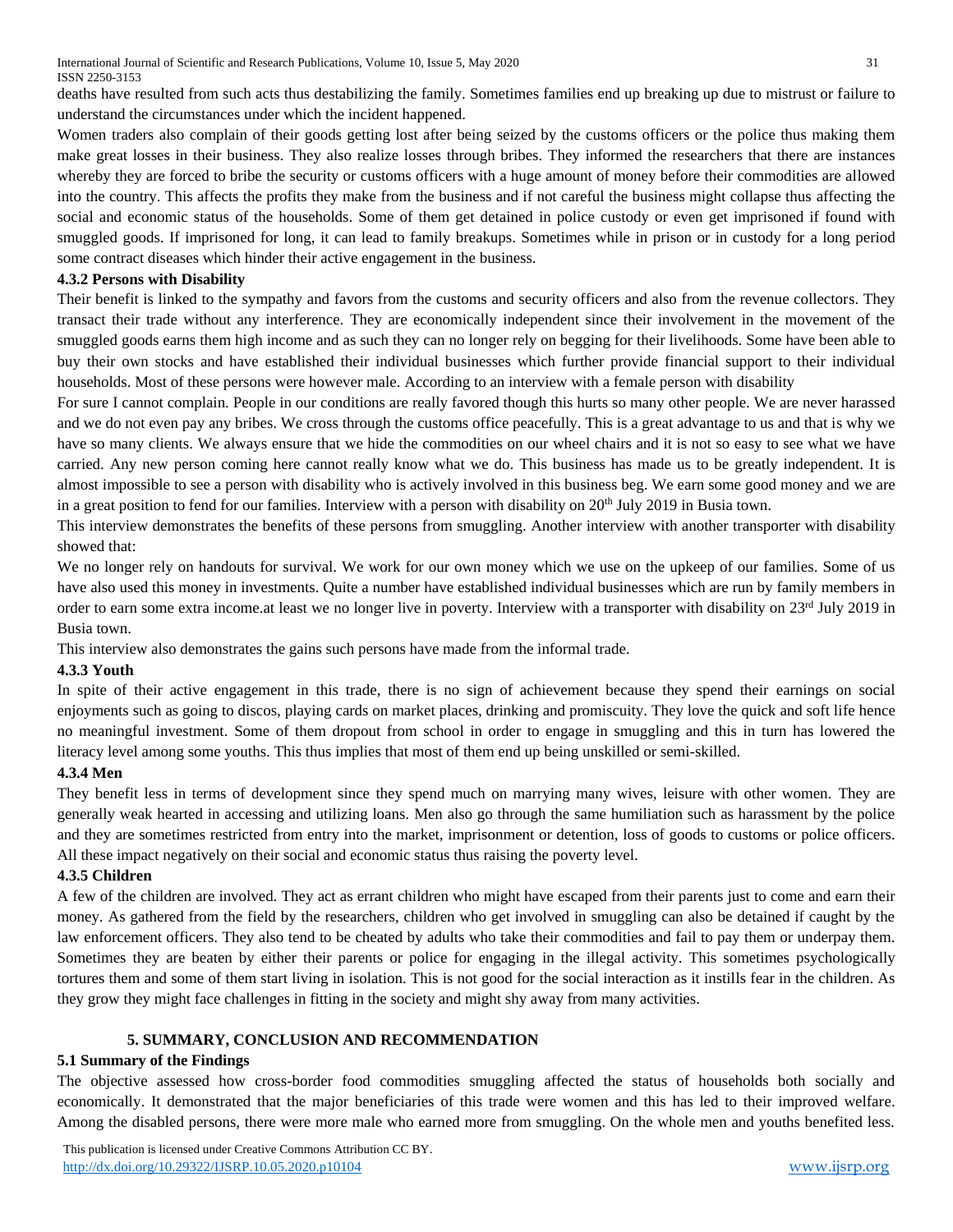This was attributed to their uncontrollable behavior of extravagancy and leisure. Increased neglect by men has left many women to fend for their families.

# **5.2 Conclusion**

The researchers concluded that smuggling is a significant activity and it immensely contributed to the household welfare. Besides, the socio-economic effects can either be positive or negative depending on the outcome of smuggling to individual households. Any moment the activity was successful, positive socio-economic effects were experienced, hence uplifting the status of households but the moment the outcomes backfired the households were negatively affected thus lowering their socio-economic status.

#### **5.3 Recommendation**

The researchers recommends that the government establishes business centers for cheap investment that will ensure continuous income generation. If well-coordinated this will uplift the socio-economic status of the households involved. Besides, specific policies that acknowledge and encourage formalization of smuggling could exploit the comparative and competitive advantage the trades enjoy in the region. This could impact positively on the food security situation, attract investments, lead to the development of market and transport infrastructure. This will in the long run improve the welfare of the households. It is also important to sensitize traders on sanitary and phytosanitary requirements since observance of quality and standards is important for the social welfare of households. In addition, food commodities such as maize, beans, rice and groundnuts have direct implications on a country's food security situation. Building silos and applying modern preservative methods on perishable commodities during a bumper harvest season could ensure availability of such food commodities during times of scarcity, is hence recommended. This would in turn lessen the burden of the government to meet food demands during disasters. The government of Kenya needs to enhance the management of people's expectations through increased household awareness of alternative livelihood systems. This would encourage households to take advantage of existing opportunities, programmes and projects aimed at improving their welfare and prosperity.

# **6. REFERENCES**

- Afrika J. G & Ajumbo, G. (2012). Informal Cross-Border Trade in Africa: Implications and Policy Recommendations character of the African Development Bank*, Africa Economic Brief,* 3 (10)
- Amani, H. (2007). Challenges of Regional Integration for Tanzania and The Role of Research. *Journal of Business Research* 55, 301- 310
- Babuta, A & Haenlein, C. (2018). Commodity Smuggling in the Maghreb: A Silent Threat. *Policy Brief: Policy Center*

Burton, J. (1990). *Conflict: Basic Human Needs.* New York: St Martins Press

Customs and Excise Department. (2008)."Security Anti-Smuggling Work of Customs and Excise". L.C Paper No. CB (2) 2481/07-08 Fafchamps, M. (2004). *Market Institution in Sub-Sahara Africa.* Cambridge MA: MIT Press

Fletcher, I. (2010). "Maintaining the Momentum: The Continuing Quest for Global Standards and Principles to Govern Cross-Border Insolvency." 32 Brook J Int L 767

- Golub, S.S. (2012). Entrêpot Trade and Smuggling In West Africa: Benin, Togo and Nigeria: *The World Economy, 35(9), 1139-61*
- Golub, S. S. (2015). *Smuggling is Common in Africa*: editors Oliver Morrissey, Ricardo Lopez, Kisher Sharma: "Informal Cross-Border Trade and Smuggling in Africa" PP. 179-209
- Haji, H & Semboja, J. (2009). East African Economic Integration: Base Case Economic Analysis. *African Integration Review.*
- Humnels, D. (2006). "Benefiting from Globalization: Transport Sector Contribution and Policy Challenges". Paper 17th ECMT/OECD International Symposium on Theory and Practice in Transport Economics and Policy, Berlin.
- Husken,T. (2012). The Practice and Culture of Smuggling in the Borderland of Egypt and Libya. *International Affairs.* 93:4
- Kenya National Bureau of Statistics. (2009). National Population and Housing Census 2009. Nairobi: KBS

Kish, L. (2011). *Survey Sampling.* New York: Wiley

- Little, P. D. (2007). "Unofficial Trade when States are Weak: The Case of Cross-Border Commerce in the Horn of Africa" Research Paper no. 2005/13. Helsinki: UN University
- Miroff, N. (2016). "Desperate Venezuelans Swarm over the Border to buy Food" Reuters
- Mugenda, M. O & Mugenda, G. (2003). *Research Methods: Quantitative and Qualitative Approaches*. Nairobi: Laba Graphics Services
- Mwaniki, J. (2004). *The Impact of Informal Cross-Border Trade on Regional Integration in SADC and Implications for Wealth Creation.* Harare: Community Organizations Regional Network (CORN)
- New Comb, M.D. (2000). "Drug-Use in the Work Place: *Risk Factors for Disruptive Substance Use among Young Adults"*  Massachusetts: Aubum House Publishing Company